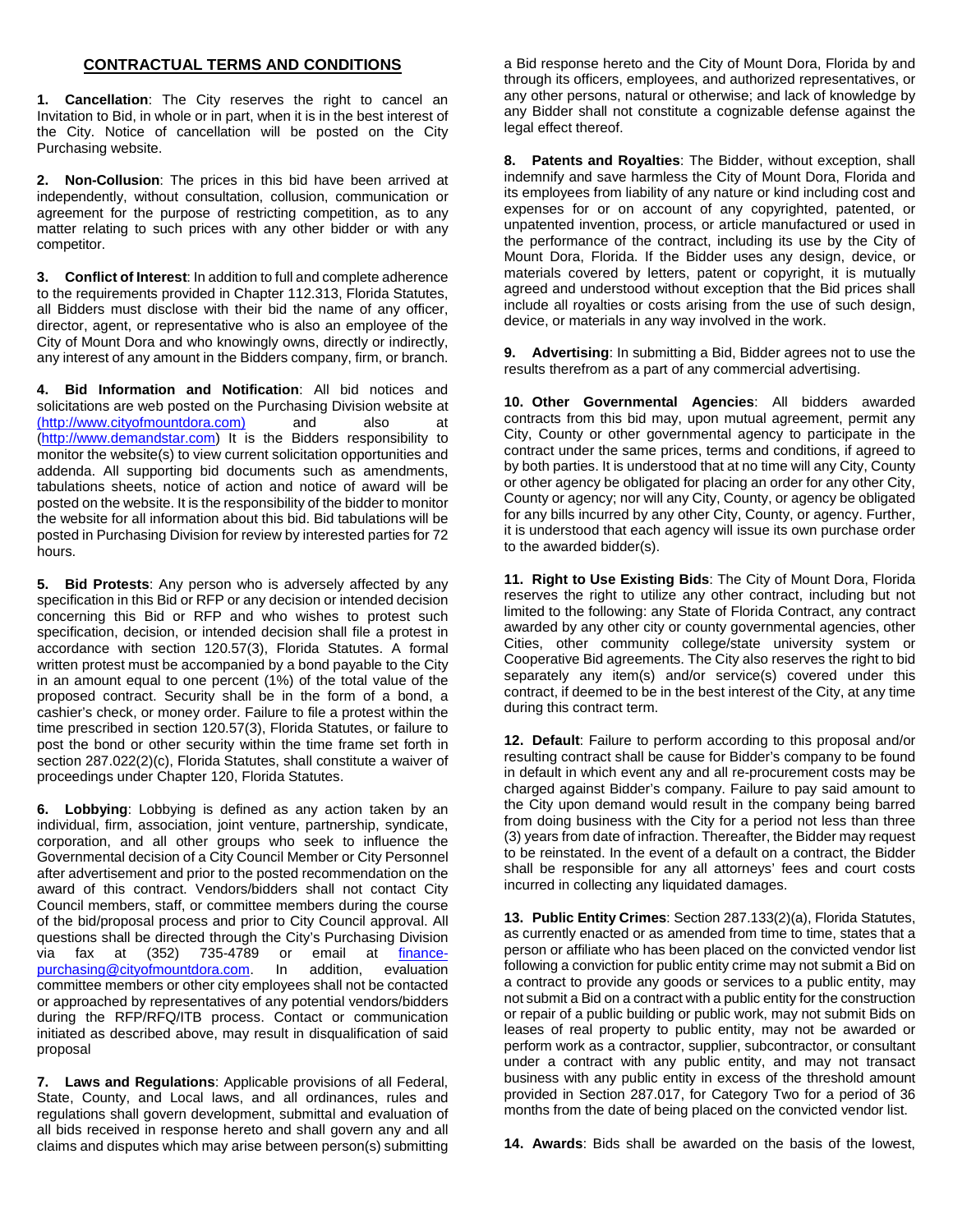responsive and responsible bidder which meets specifications with consideration being given to the specific quality of the product, conformity to the specifications, delivery terms, and financial ability of the firm, qualifications, experience, reputation, integrity, and past performance of the bidder. The City also reserves the right to award to more than one vendor for same or similar products or services.

The City reserves the right to make award(s) by individual item, group of items, all or none or a combination thereof; to reject any and/or all Bids or to waive any minor irregularity or technicality. Bidders are cautioned to make no assumptions unless their Bid has been evaluated as being responsive. Awards made as a result of this proposal shall conform to applicable Florida Statutes.

Vendors shall accept Purchase Orders or a City of Mount Dora Visa Purchasing Card as instruments of authorization for purchases. Vendors who fail to comply with this requirement will be deemed as failing to perform.

**15. Termination**: The City reserves the right to terminate the contract awarded as a result of this bid/proposal, or any part herein, without penalty. The City will notify the vendor of the intent to terminate, in writing, at least twenty (20) days prior to the effective date of termination, and the contract will officially terminate at the end of the twenty (20) day grace period. The awarded vendor may cancel the Bid ninety (90) days after written notice to the City of Mount Dora, Florida, Purchasing Division.

**16. Right to Reject**: The City reserves the right to reject any or all proposals, to waive irregularities and technicalities, or to accept the proposal(s) which, in its judgment, best serves the interest of the City.

**17. Tie Bids**: In the case of identical qualified bids, the following criteria shall be utilized to determine award of bid: (1) Certification under Florida Statutes as a Drug-Free Workplace; (2) Local Vendor Preference; (3) Payment discount offered; (4) Coin flip.

**18. Prices and Terms**: Prices are requested in units of quantity specified in the Bid specifications. In case of a discrepancy in computing the total amount of Bid, unit price quoted will govern. Firm prices shall be bid and include any and all fees or costs involved in providing the product or service to the purchaser. Bid prices shall include delivery F.O.B. destination, freight prepaid and shall include all cartage, drayage, packing, etc., delivered to and unloaded at the receiving station at the site designated in the Invitation to Bid or purchase order and there received by the designated City agent. The City shall not pay Federal Excise and State taxes on direct purchases of tangible personal property. The City's Sales tax exemption number is 85-8012621644C-3. This exemption does not apply to purchases of tangible personal property made by contractors who use the tangible personal property in the performance of contracts for the improvement of City-owned real property as defined in Chapter 192 of the Florida Statutes. Cash discounts for prompt payment shall not be considered in determining the lowest net cost for bid evaluation purposes.

**19. Quantities**: The quantities as shown on the Bid Price Sheet are estimates only and in no way obligate the City to purchase these amounts. The estimates are intended as a guide in submitting your Bid. The actual quantities purchased under this Bid may vary. The City reserves the right to re-negotiate prices if at any time during the term of the contract agreement the City purchases fifty percent more than the estimated quantity of any line item on the bid price sheet.

**20. Extension**: In addition to any renewal options contained herein, the City has the right to extend any award resulting from this Bid for the period of time necessary for the City to release, award

and implement a replacement Bid for the goods, products and/or services provided through this Bid. Such extension shall be based upon the same prices, terms and conditions as the existing bid.

**21. Method of Ordering**: Orders shall be processed only upon receipt of an authorized purchase order issued by the City of Mount Dora, Florida, or a City of Mount Dora Visa Purchasing Card. All orders shall be initiated on an as-needed basis throughout the term of the contract. Orders shall be promptly filled and delivered to any location within the City of Mount Dora, Florida. Any item or items received that do not meet specifications or duplicate shipments received will be returned at vendor's expense.

**22. Invoicing**: The successful Bidder will be required to submit invoices that reference valid purchase order numbers on all requests for payment. Invoices, in duplicate, shall be mailed directly to the "SHIP TO" address on the purchase order. A separate invoice must be received for each purchase order number. It is the sole responsibility of the vendor to ensure that the invoice corresponds to the purchase order and to resolve any discrepancies by notifying the point of contact on the purchase order prior to submitting the invoice for payment. Any invoice submitted as a result of the award of this Bid shall be itemized reflecting the items on the purchase order. "Lump sum" invoices shall not be submitted nor will be accepted for multiple line purchase orders.

**23. Payment**: The City will only pay the dollar amounts authorized on the purchase order. Payments shall be made to the vendor on the purchase order. Payment will be made according to the Prompt Payment Act after the items awarded to a vendor have been received, inspected, and found to comply with award specifications, free of damage or defect and properly invoiced. Payment for partial shipments shall not be made unless specified. Failure to follow these instructions may result in delay in processing invoices for payment. The purchase order number must appear on invoices, bills of lading, packages, cases, delivery lists and correspondence.

**24. Assignment**: The awarded vendor shall not assign, transfer, convey, sublet or otherwise dispose of this contract, or of any or all of its rights, title, or interest therein, or its power to execute such contract to any person, firm or corporation without prior written authorization by the City of Mount Dora, Florida.

**25. Manufacturer's Name & Approved Alternates**: Any manufacturer's names, trade names, brand names, information and/or catalog numbers listed in a specification are for information and not intended to limit competition. If Bids allow equivalent products, indicate on the Bid form the manufacturer's name and model number. Bidder shall submit with his Bid, cut sheets, sketches, and descriptive literature, and/or complete specifications. The City of Mount Dora, Florida reserves the right to determine acceptance of item(s) as an approved alternate. Bids that do not comply with these requirements are subject to rejection. If the manufacturer's model number for the items specified herein is incorrect, has changed or is no longer available and has been replaced with a new updated model and specifications, the Bidder shall notify the Purchasing Division in writing.

**26. Item Substitutions**: Substitution of other brands for items awarded and ordered is prohibited. In the event an awarded item is discontinued by the manufacturer during the term of the contract and is not available from either the vendor's or the manufacturer's inventory then the successful Bidder must provide written notification from the manufacturer that the item has been discontinued. The vendor must file a written request with the Purchasing Division and be granted approval to substitute, in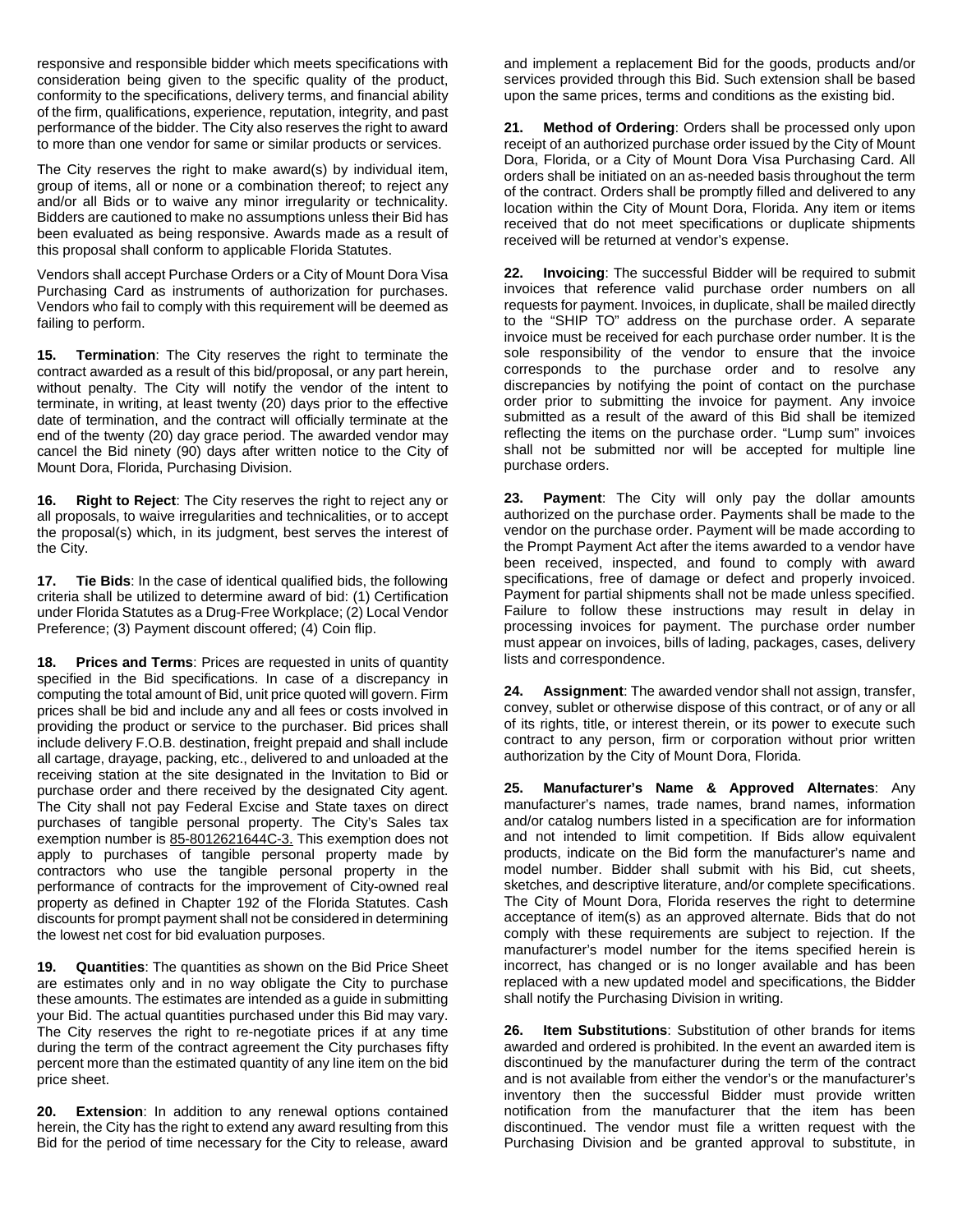writing, before any substitution may be made. Requests to substitute shall be accompanied by complete specifications for the proposed substitute item and a sample, if requested.

**27. Quality**: The items Bid must be new, the latest model, of the best quality and highest grade workmanship. Items offered may be tested for compliance with Bid conditions and specifications at any time. Items delivered not conforming to Bid conditions or specifications may be rejected and returned at vendor's expense.

**28. Silence of Specifications**: Any omissions of detail in the specifications stated herein that would render the materials/service from use as specified will not relieve the bidder from responsibility.

**29. Samples**: Samples of items, when required, must be furnished at no cost to the City and will be returned at the Bidder's expense upon request. Bidders shall be responsible for the removal of all samples furnished within 30 days after Bid opening. All samples will be disposed of after 30 days.

**30. Manufacturer's Certification**: The Procurement Services department reserves the right to request any and all manufacturer's certifications, if applicable.

**31. OSHA**: The Bidder warrants that the product or products supplied to the City of Mount Dora, Florida shall conform in all respects to the standards set forth in the Occupational Safety and Health Act of 1979, as amended, and the failure to comply will be considered a breach of contract.

**32. Material Safety Data Sheet**: A Material Safety Data Sheet (MSDS) must be submitted for all hazardous materials/chemicals. The MSDS sheet must be submitted for hazardous materials/chemicals prior to a recommendation for award. Failure to submit the required Material Safety Data Sheet(s) within fortyeight (48) hours of request shall render the Bid non-responsive. This information must be provided in compliance with Florida's Right-To-Know Law.

**33. Asbestos and Formaldehyde Statement**: Bidder certifies that all materials supplied to the City will be 100% asbestos and formaldehyde free.

**34. Underwriters' Laboratories**: Unless otherwise stipulated in the Bid, all manufactured items and fabricated assemblies shall be UL listed where such has been established by UL for the item(s) offered and furnished. In lieu of the UL listing, Bidder may substitute a listing by an independent testing laboratory recognized by OSHA under the Nationally Recognized Testing Laboratories (NRTL) Recognition Program.

**35. Service and Warranty**: Unless otherwise specified, all equipment Bid must be new, the latest model, first quality, carry the manufacturer's standard warranty and be equal to or exceed the specifications listed in the Bid. During the warranty period, the successful Bidder must repair or replace any defective equipment without cost to the City with the understanding that all replacements shall carry the same guarantee as the original equipment. The successful Bidder shall make any such repairs or replacements immediately upon receiving notice from a representative of the City.

**36. Facilities**: The City of Mount Dora, Florida reserves the right to inspect the Bidder's facilities at any time with prior notice. The City may use the information obtained from this inspection in determining whether a Bidder is responsible.

**37. Delivery**: Unless otherwise specified, delivery shall be within thirty (30) days from the date of the receipt of the purchase order.

If unable to meet this delivery time frame, please indicate the best delivery times on the bid price sheet. Delivery time may become a basis for making an award. Deliveries shall be made between normal city working hours only. That is Monday through Friday between the hours of 8:00 a.m. and 4:00 p.m.

**38. Freight Terms**: Unless otherwise specified, all shipments are to be shipped inside delivery, F.O.B. destination, with all transportation charges prepaid and title transferring to the City at time of delivery, (Bidder pays and bears all freight related charges, owns goods in transit and files any claims). Bid prices shall include all cartage, drayage, packing, etc., delivered to and unloaded at the receiving station at the site designated in the Invitation to Bid or purchase order and there received by the designated City agent.

**39. Failure of Performance/Delivery**: In case of default by the bidder or contractor, the City may procure the articles or services from other sources and hold the bidder or contractor responsible for any excess costs incurred thereby.

**40. Packaging**: All products shipped shall require proper packaging to ensure they are received free from damage. Vendors must comply with all packaging requirements as required for the product to be received and used in proper working condition. All such packaging costs shall be included in unit prices.

**41. Packing Slips**: The Vendor shall be responsible for attaching all packing slips to the OUTSIDE of each shipment. Packing slip must reference the City's purchase order number. Failure to provide packing slip attached to the outside of shipment may result in refusal of shipment at vendor's expense.

**42. Labeling**: Each carton, package, box and/or container shall be properly labeled with the address, contact name, content description, PO number, and vendor name.

**43. Inspection, Acceptance and Title**: The Vendor shall be responsible for delivery of all items in good condition at destination point. Vendors shall file with the carrier all claims for breakage and other losses. The City shall document packages that are not received in good condition. In the event the material and/or services are found to be defective or do not conform to specifications, the City reserves the right to cancel the order upon written notice to the vendor and/or return the product at the vendor's expense.

**44. Equal Employment Opportunity**: The City of Mount Dora, Florida, does not discriminate in admission or access to, or treatment or employment in its programs and activities on the basis of race, color, religion, age, sex, national origin, marital status, handicap or any other reason prohibited by law.

**45. Anti-Discrimination**: The City is committed to assuring equal opportunity in the award of contracts and therefore complies with all laws prohibiting discrimination on the basis of race, color, religion, national origin, handicap, age and gender.

**46. Indemnification**: The Vendor shall indemnify and hold harmless the City, its elected and appointed officials, employees, and agents from any and all claims, suits, actions, damages, liability, and expenses (including attorneys' fees) in connection with loss of life, bodily or personal injury, or property damage, including loss of use thereof, directly or indirectly caused by, resulting from, arising out of or occurring in connection with the operations of the Vendor or its officers, employees, agents, , or independent contractors, excepting only such loss of life, bodily or personal injury, or property damage solely attributable to the gross negligence or willful misconduct of the City or its elected or appointed officials and employees. The above provisions shall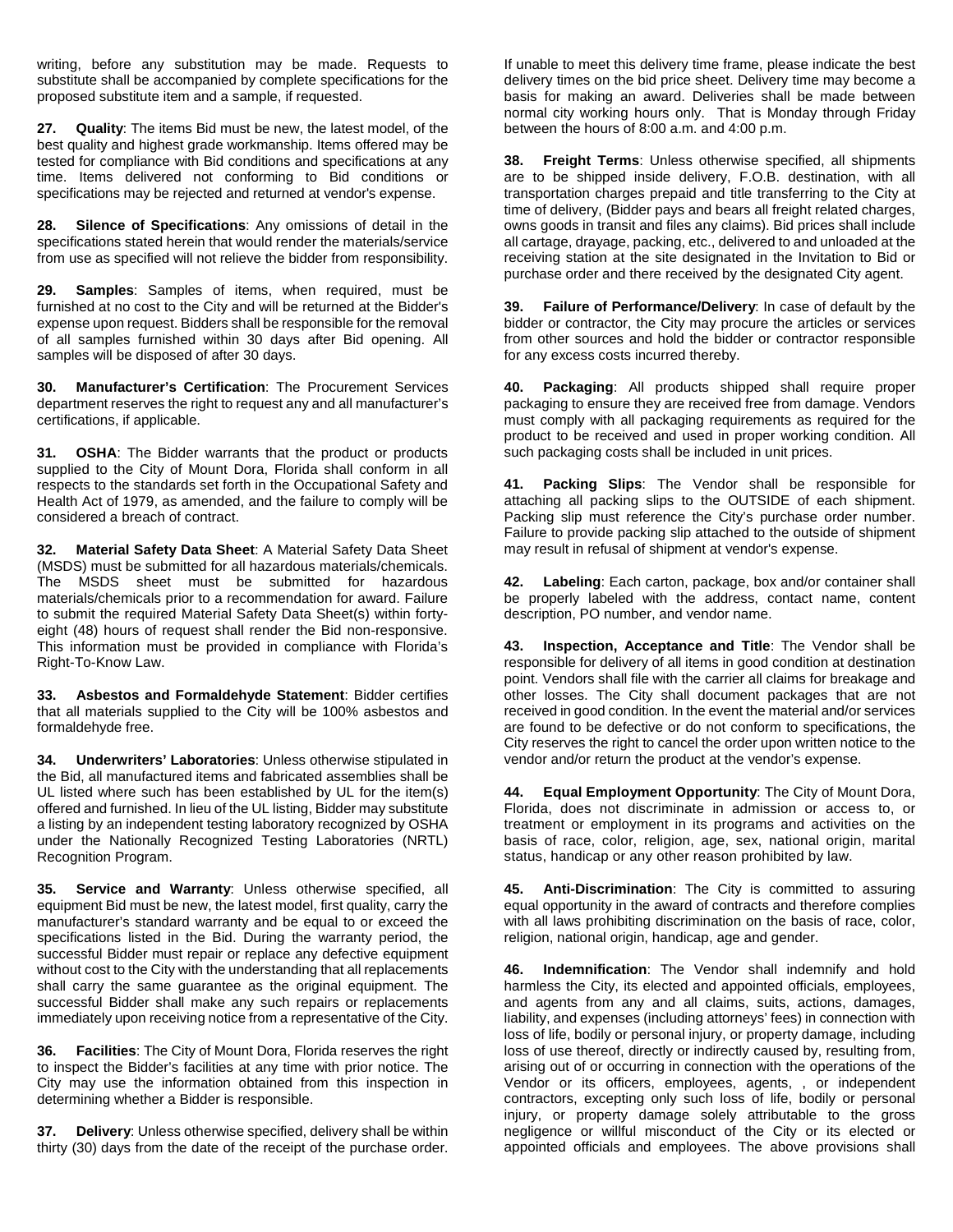survive the termination of this Agreement and shall pertain to any occurrence during the term of this Agreement, even though the claim may be made after the termination hereof. Nothing contained herein is intended nor shall be construed to waive The City's rights and immunities under the common law or Florida Statutes including, but not limited to, Florida Statute 768.28, as amended from time to time.

**47. Liability, Insurance, Licenses and Permits**: The bidder agrees to provide and maintain at all times during the term of this agreement and any renewals, without cost to the City, policies of insurance insuring the bidder against any and all claims, demands or causes of action whatsoever, for injuries received or damage to property relating to the performance of duties, services, and/or obligations of the bidder under the terms and provisions of this agreement. The bidder will provide the City with copies of current appropriate business licenses.

The minimum requirements for insurance coverage shall be as follows: Bidder shall take special notice that the City of Mount Dora shall be named as an additional insured under the General Liability policy including Products Liability. The insurance policies shall be issued by companies qualified to do business in the State of Florida and grant the City of Mount Dora thirty days of advanced written notice of a cancellation, expiration or any material change in the specified coverage. The insurance companies must be rated not less than "A" from A.M. Best & Company. All policies must remain in effect during the performance of the contract.

**General Liability Insurance** in amounts of not less than One Million Dollars (\$1,000,000) per occurrence and Two Million Dollars (\$2,000,000) per aggregate to include personal injury, property damage, premises operations, products and completed operations.

**Automobile Liability Insurance**: Automobile Liability Insurance shall be maintained during the life of this Contract, by Vendor as to ownership, maintenance, and use, including loading and unloading, of all owned, non-owned, leased or hired vehicles with limits of not less than One Million Dollars (\$1,000,000.00) combined single limit each accident for bodily injury & property damage liability.

**Employer's Liability Insurance**: The Vendor shall maintain during the life of this Contract, Employer's Liability Insurance shall be in the amounts not less than Five Hundred Thousand Dollars (\$500,000) each accident for bodily injury by accident, Five Hundred Thousand Dollars (\$500,000) each employee for bodily injury by disease, and Five Hundred Thousand Dollars (\$500,000) policy limit for bodily injury by disease.

**Worker's Compensation Insurance**: The Contractor shall maintain during the life of this Contract, Worker's Compensation Insurance in accordance with Florida Statute 440. Contractors shall require all subcontractors to maintain such insurance during the life of this Contract.

**48. Bid Bonds, Performance Bonds and Certificates of Insurance**: Bid bonds, when required, shall be submitted with the Bid in the amount specified in Special Conditions. Bid bonds will not be returned to unsuccessful bidders. After acceptance of Bid, the City may notify the awarded vendor to submit a performance bond and certificate of insurance in the amount specified in Special Conditions. Upon receipt of the performance bond, the Bid bond will be returned to the awarded vendor.

**49. Records**: The CONTRACTOR shall retain and maintain all records and documents relating to this Agreement and shall make them available at all reasonable times for inspection and audit by The City during the term of this Agreement and for a period of three (3) years after expiration of this Agreement.

**50. Governing Law and Venue**: All legal proceedings brought in connection with this contract shall only be brought in a state or federal court located in Lake County, Florida. Each party hereby agrees to submit to the personal jurisdiction of these courts for any lawsuits filed there against such party arising under or in connection with this contract. In the event that a legal proceeding is brought for the enforcement of any term of the contract, or any right arising therefrom, the parties expressly waive their respective rights to have such action tried by jury trial and hereby consent to the use of non-jury trial for the adjudication of such suit.

All questions concerning the validity, operation, interpretation, construction and enforcement of any terms, covenants or conditions of this contract shall in all respects be governed by and determined in accordance with the laws of the State of Florida without giving effect to the choice of law principles thereof and unless otherwise preempted by federal law.

**51. Compliance with Public Records Act:** Pursuant to Chapter 119.0701, Florida Statutes (2013), the Selected Contractor shall comply with the provisions of the Florida Public Records Act, specifically to:

- 1. Keep and maintain public records that ordinarily and necessarily would be required by the City in order to perform the Work.
- 2. Provide the public with access to public records on the same terms and conditions that the City would provide the public records and at a cost that does not exceed the cost provided in Chapter 119.0701, Florida Statutes, or as otherwise provided by law.
- 3. Ensure that public records that are exempt or confidential and exempt from public records disclosure requirements are not disclosed except as authorized by law.
- 4. Meet all requirements for retaining public records and transfer, at no cost, to the City all public records in possession of the Contractor upon termination of the contract and destroy any duplicates public records that are exempt or confidential and exempt from public records disclosure requirements. All records stored electronically must be provided to the City in a format that is compatible with the information technology systems of the City.
- 5. If the Contractor does not comply with a public records request, the City shall consider such noncompliance a material default of the terms of the contract negotiated pursuant to this solicitation and shall seek such remedies for such default as provided in the contract or at law.

If a Vendor does not comply with a public records request, the City shall enforce the contract provisions in accordance with the contract. Failure by the Vendor to grant such public access and comply with public records request(s) shall be grounds for immediate unilateral cancellation of this Agreement by the City. The Vendor shall promptly provide the City with a copy of any request to inspect or copy public records in possession of the Vendor and shall promptly provide the City a copy of the Vendor's response to each such request.

**52.** If the Vendor is contracted to provide products, the Vendor warrants that such products shall be free of all liens, claims or encumbrances, and the Vendor warrants that it has clear title to the products being delivered.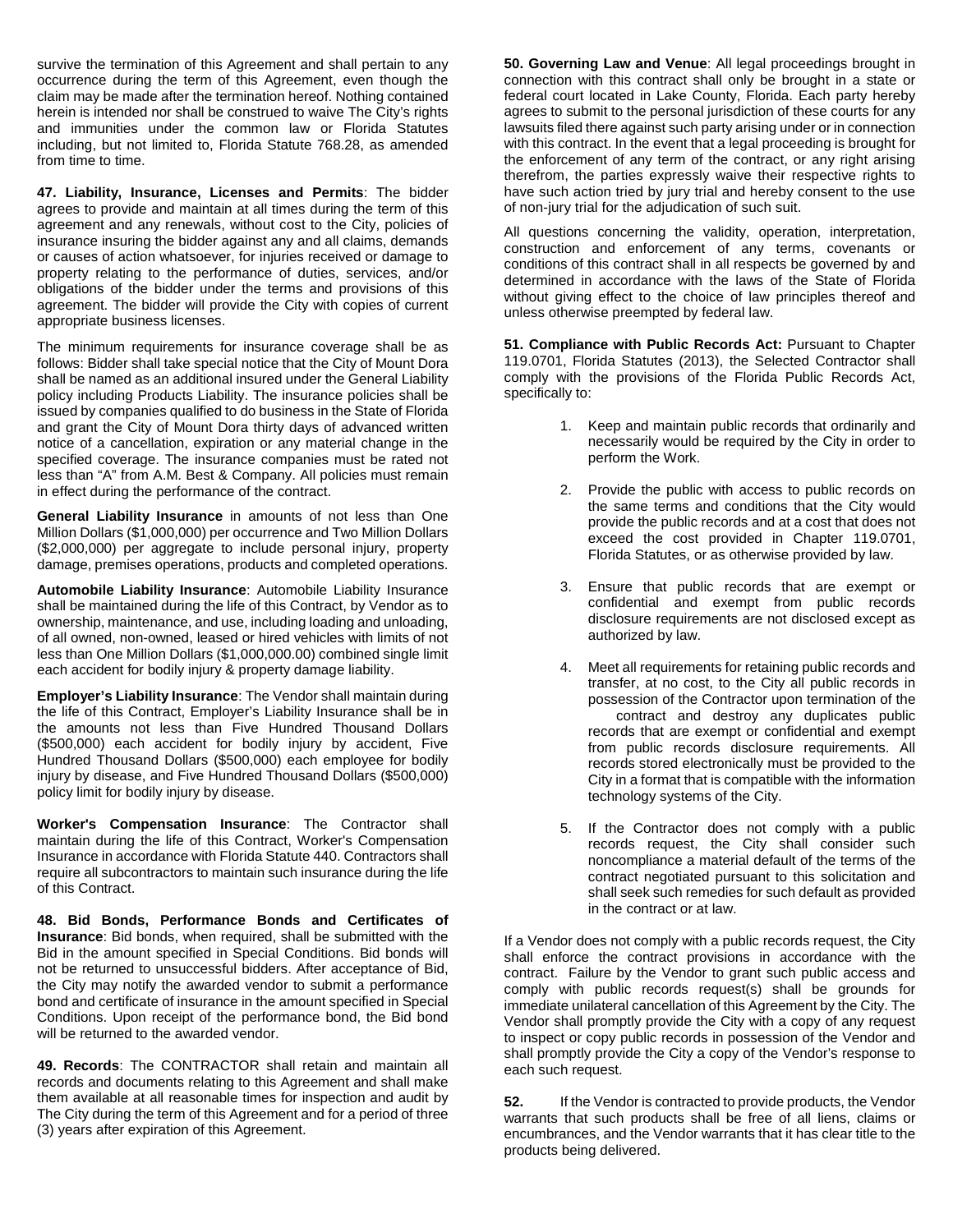**53.** The Vendor warrants that the services, including, but not limited to, equipment and materials provided shall conform to professional standards of care and practice in effect at the time the service is performed, be of the highest quality, and be free from all faults, defects or errors. Vendor standard of care shall not be altered by the application, interpretation, or construction of any other provision of this Agreement. Whenever required by the specifications of the Invitation to Bid, the Vendor warrants that all equipment and materials provided shall be new, in unused condition and free from defects in title, workmanship, and defects in design and in full compliance with the specifications designed by the City. If the Vendor is notified in writing of a fault, deficiency or error in the goods and/or services provided within one (1) year from completion of the services, the Vendor shall, at the City's option, either re-perform such portions of the services to correct such fault, defect or error, at no additional cost to the City, or refund to the City, the charge paid by the City, which is attributable to such portions of the faculty, defective or erroneous services, including, but not limited to, the costs for re-performance of the services provided by other Vendors.

**54.** All goods purchased hereunder must be packaged to ensure its security and delivery in accordance with the City's shipping and packing specifications and good commercial practice. Each package shall be labeled indicating the addresses of each package or shipment and the purchase order number, if applicable. Charges are not allowed for boxing or crating unless specifically agreed to in writing.

**55**. All work shall be constructed with asbestos-free materials. Vendor agrees that if materials containing asbestos are subsequently discovered at any future time to have been included in the construction done by the Vendor or any of its subcontractors or agents that were not specified in the design or required by the Agreement Vendor shall be liable for all costs relating to the abatement of such asbestos and damages or claims against the City.

**56.** The Vendor shall provide the City with any and all data, reports or other information as required and requested by the City to enable it to utilize the product or service furnished by the Vendor. At the convenience of and at no expense to the City, the Vendor may be required to provide training to City employees in the operation and maintenance of any item purchased unless otherwise specified.

**57**. Nothing herein contained is intended or should be construed as in any manner creating or establishing a relationship of co-partners between the parties, or as constituting the Vendor (including, but not limited to, its officers, employees, and agents) the agent, representative, or employee of the City for any purpose, or in any manner, whatsoever. The Vendor is to be and shall remain forever an independent contractor with respect to all services performed under this Agreement.

**58**. Persons employed by the Vendor in the provision and performance of the goods and/or services and functions pursuant to this Agreement shall have no claim to pension, workers' compensation, unemployment compensation, civil service or other employee rights or privileges granted to the City's officers and employees either by operation of law or by the City.

**59**. Execution of this Agreement by the Vendor is a representation that the Vendor is familiar with, and acknowledges full understanding of the extent and character of, the goods and/or services to be provided and/or performed and with local conditions. The Vendor shall make no claim for additional time or money based

upon its failure to comply with this Agreement. The Vendor has informed the City, and hereby represents to the City, that it has extensive experience in performing and providing the services and/or goods described in this Agreement and that it is well acquainted with the components that are properly and customarily included within such projects and the requirements of laws, ordinance, rules, regulations or orders of any public authority or licensing entity having jurisdiction over the City's Projects. The City will not be responsible for any alleged misunderstanding of the goods and services to be furnished or completed, or any misunderstanding of conditions surrounding the performance thereof. It is understood that the execution of this Agreement by the Vendor serves as his stated commitment to fulfill all the conditions referred to in this Agreement.

**60**. The Vendor shall be responsible for the professional quality, accepted standards, technical accuracy, neatness of appearance of employees, employee conduct, and the coordination of all goods and/or services furnished by the Vendor under this Agreement as well as the conduct of its staff, personnel, employees and agents, which shall comply with reasonable conduct guidelines and City policies and procedures. The Vendor shall work closely with the City on all aspects of the provision of the goods and/or services. With respect to services, the Vendor shall be responsible for the professional quality, technical accuracy, competence, methodology, accuracy and the coordination of all of the following which are listed for illustration purposes and not as a limitation: documents, analysis, reports, data, plans, plats, maps, surveys, specifications, and any and all other services of whatever type or nature furnished by the Vendor under this Agreement.

**61**. Under the terms of this Agreement, the plans, reports and recommendations of the Vendor may be reviewed by the City for conformity with the City standards and agreements terms. However, review by the City does not constitute detailed review or checking of design components and related details, or the accuracy with which designs are depicted on the plans.

**62**. Neither the City's review, approval or acceptance of, nor payment for, any of the goods and/or services required shall be construed to operate as a waiver of any rights under this Agreement or of any cause of action arising out of the performance of this Agreement and the Vendor shall be and remain liable to the City in accordance with applicable law for all damages to the City caused by the Vendor's negligent or improper performance or failure to perform any of the goods and/or services furnished under this Agreement.

**63**. Time is of the essence in the lawful performance of all goods and/or services, duties and obligations provided by the Vendor under the terms of this Agreement. The Vendor agrees that Vendor shall diligently and expeditiously pursue the Vendor's obligations at such a rate of progress as will ensure full completion thereof within the time specified.

**64**. The rights and remedies of the City, provided for under this Agreement, are in addition to any other rights and remedies provided by law.

**65**. The Vendor agrees to provide project schedule progress reports in a format acceptable to the City and at intervals established by the City. The City will be entitled at all times to be advised, at its request, as to the status of work being done by the Vendor and of the details thereof. Coordination will be maintained by the Vendor with representatives of the City, or of other agencies interested in the project on behalf of the City. Either party to the Agreement may request and be granted a conference.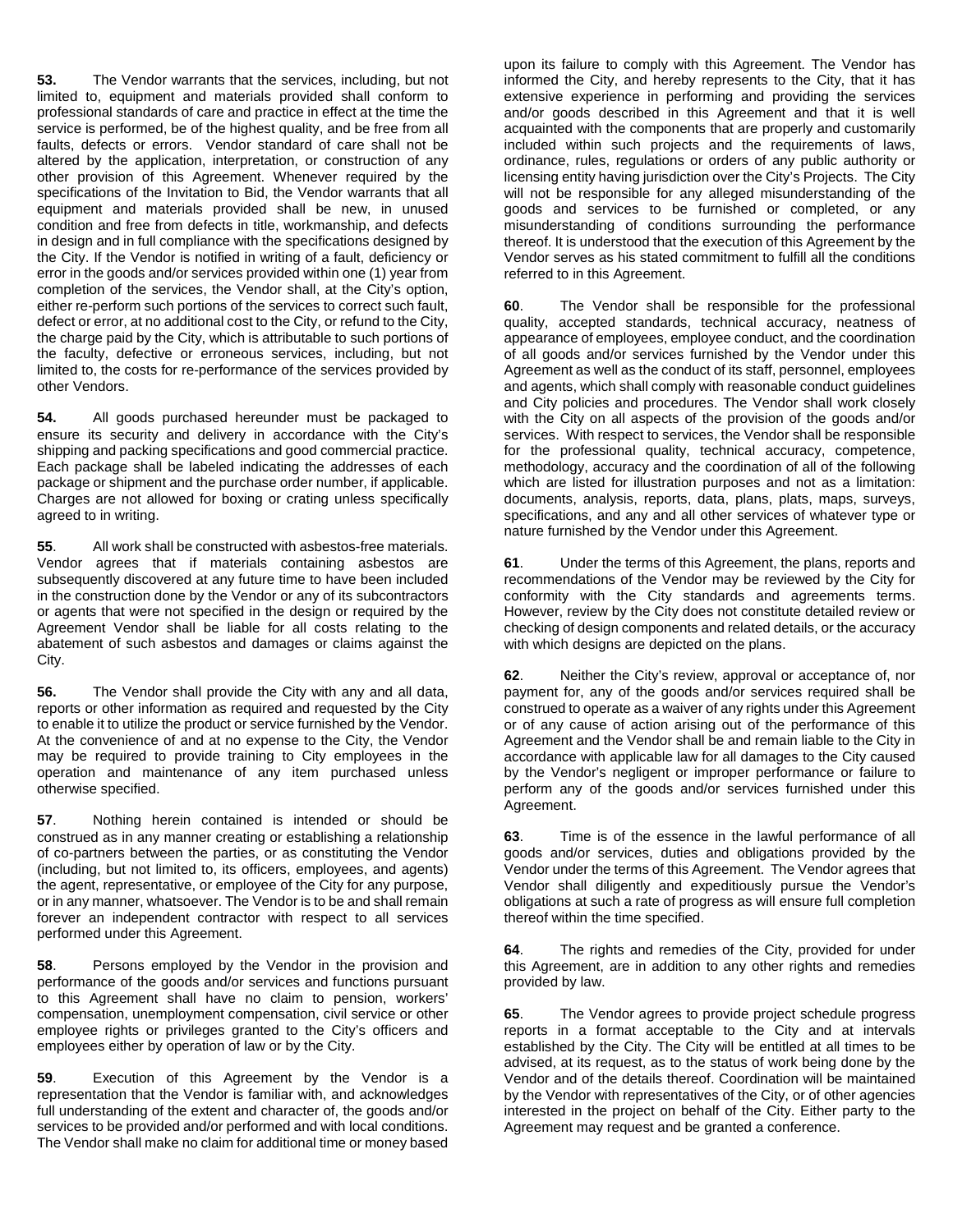**66**. Except for issues arising from contract indemnification provisions, the City will have the right to retain out of any payment due the Vendor under this Agreement an amount sufficient to satisfy any amount due and owing to the City by the Vendor on any other Agreement between the Vendor and the City. The City may withhold payment on any invoice in the event that the Vendor is in default under any provision of this Agreement or any other Agreement between the Vendor and the City as of the time of processing the invoice or as of the time payment is made available on the invoice. This right to withhold will continue until such time as the default has been cured, and, upon cure, the City will have the right to retain an amount equal to the damages suffered as a result of the default.

**67**. The Vendor will be notified of any disputable items contained in invoices submitted by the Vendor within fifteen (15) days of receipt by the City with an explanation of the deficiencies.

**68**. Invoices which have to be returned to a Vendor because of Vendor preparation errors will result in a delay of the payment. The invoice payment requirements do not start until a properly completed invoice is provided to the City.

**69**. City designates the City Manager or his/her designated representative, to represent the City in all matters pertaining to and arising from the work, goods and/or services, and the performance of this Agreement.

**70**. The Vendor shall designate a Vendor's representative who shall not be replaced without written notice to the City within twenty-four (24) hours before or after the incident. The Vendor's representative shall be present at the job site and will have the authority to act on behalf of the Vendor. The Vendor's representative shall be fluent in the English language. All communications (both verbal and written) given to the Vendor's representative will be binding as if given to the Vendor. All verbal communications will be followed up in writing within two (2) working days. The Vendor's representative shall supervise and direct the work efficiently with due care, skill and attendance. The Vendor will be responsible to ensure that the completed work complies accurately with the specifications.

**71**. City may terminate this Agreement for convenience at any time or for any one (1) or more of the reasons as follows:

- a. If, in the City's opinion, adequate progress is not being made by the Vendor due to the Vendor's failure to perform; or
- b. If, in the City's opinion, the quality of the goods and/or services provided by the Vendor is/are not in conformance with commonly accepted professional standards, standards of the City, and the requirements of Federal and/or State regulatory agencies, and the Vendor has not corrected such deficiencies in a timely manner as reasonably determined by the City; or
- c. The Vendor, or any employee or agent of the Vendor, is indicted or has a direct charge issued against him for any crime arising out of or in conjunction with any work that has been performed by the Vendor; or
- d. The Vendor becomes involved in either voluntary or involuntary bankruptcy proceedings, or makes an assignment for the benefit of creditors; or
- e. The Vendor violates the Standards of Conduct provisions herein or any provision of Federal, State or local law or any provision of the City's

## Code of Conduct.

**72**. The Vendor understands and agrees that in the event of any of the causes of termination, all tracings, plans, specifications, computer files, maps, and data prepared or obtained under this Agreement will immediately be turned over to the City.

**73**. In the event of any of the causes of termination, the City's designated representative may send a certified letter to the Vendor requesting that the Vendor show cause why the Agreement should not be terminated. If assurance satisfactory to the City of corrective measures to be made within a reasonable time is not given to the City within seven (7) calendar days of the date of the letter, the City may consider the Vendor to be in default, and may then immediately terminate this Agreement. The City shall have no liability to the Vendor beyond payment of any balance owed for material(s) purchased hereunder and delivered to and accepted by the City prior to the Vendor's receipt of the notice termination.

**74**. In the event that the Vendor, or any employee or agent of the Vendor, is indicted or has a direct charge issued against him or her for any crime arising out of or in conjunction with any work that has been performed by the Vendor, the City further reserves the right to suspend the qualifications of the Vendor to do business with the City upon any such related conviction.

**75**. In the event that this Agreement is terminated for cause and it is later determined that the cause does not exist, then this Agreement and the pertinent Purchase/Work Order shall be deemed terminated for convenience by the City and the City shall have the right to so terminate this Agreement without any recourse by the Vendor.

**76**. Notwithstanding any other provision of this Agreement, the City shall have the right at any time to terminate this Agreement in its entirely without cause, if such termination is deemed by the City to be in the public interest, in writing of deficiencies or default in the performance of its duties under the Agreement and the Vendor shall have ten (10) days to correct same or to request, in writing, a hearing. Failure of the Vendor to remedy said specified items of deficiency or default in the notice by either the City's designated representative within ten (10) days of receipt of such notice of such decisions, shall result in the termination of the Agreement, and the City shall be relieved of any and all responsibilities and liabilities under the terms and provisions of the Agreement.

**77**. Failure of a Vendor to deliver or perform the required goods and/or services within the time specified, or within a reasonable time as determined by the City or failure to make replacements of rejected articles or goods and/or services when so requested, immediately or as directed by the City, shall constitute authority for the City to purchase in the open market articles or goods and/or services of comparable grade to replace the articles or goods and/or services rejected, not delivered, nor completed. On all such purchases, the Vendor or his surety shall reimburse the City, within a reasonable time specified by the City, for any expenses incurred in excess of the Agreement prices. Such purchases shall be deducted from Agreement quantities. Should public necessity demand it, the City reserves the right to utilize services or use and/or consume articles delivered which are substandard in quality, subject to an adjustment in price to be determined by the City. The Vendor shall not be liable for any excess costs if applicable evidence has been submitted to the City that failure to perform the goods and/or services was due to causes beyond the control and without the fault or negligence of the Vendor.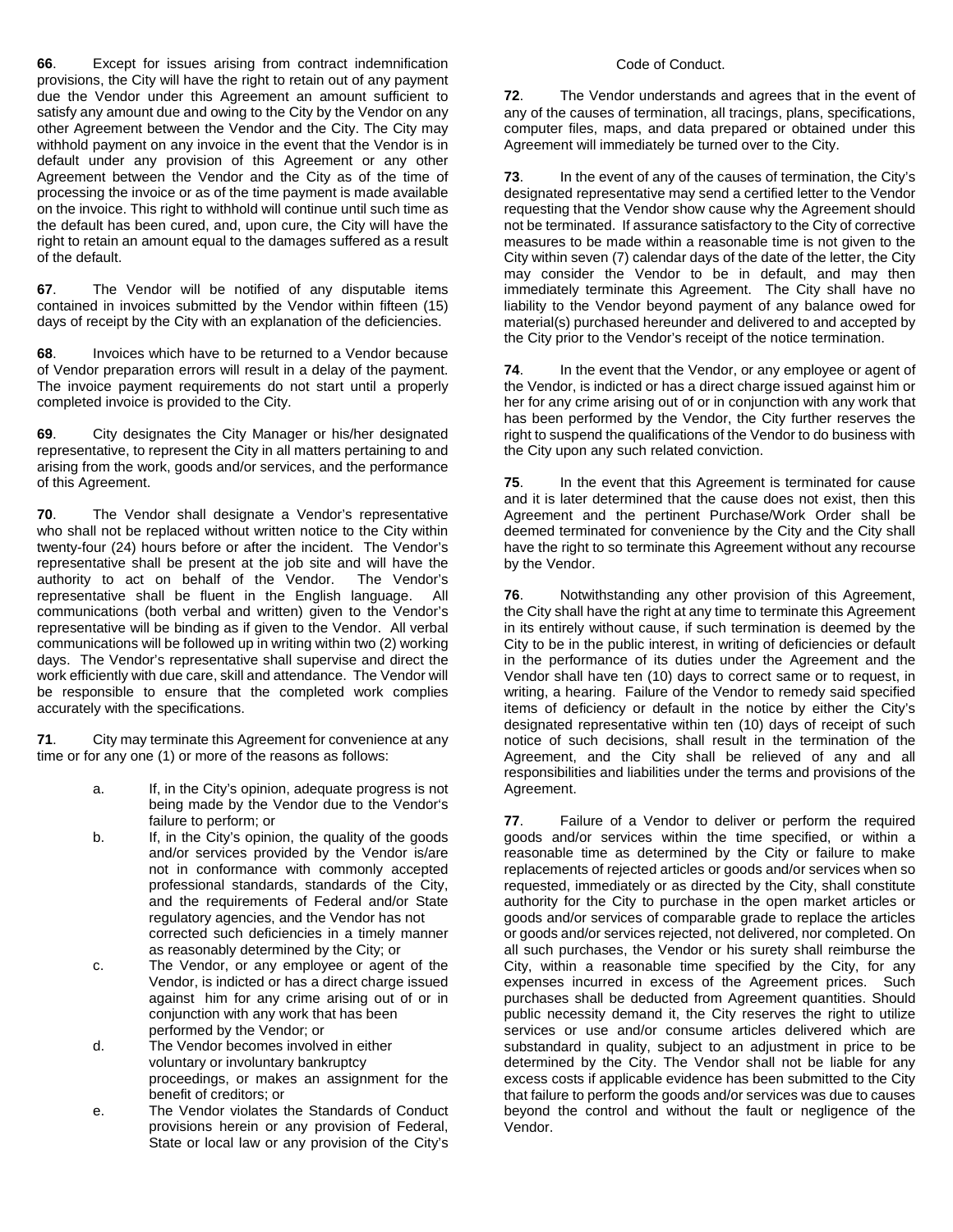**78**. The Vendor shall promptly correct all goods and/or services rejected by the City as faulty, defective, or failing to conform to this Agreement whether observed before or after substantial completion of the goods and/or services, and whether or not fabricated, installed or completed. The Vendor shall bear all costs of correcting such rejected goods and/or services.

**79**. Acceptance of the goods and/or services by the City or Agreement termination does not constitute City approval and will not relieve the Vendor of the responsibility for subsequent corrections of any errors and/or omissions and the clarification of any ambiguities. The Vendor shall make all necessary revisions or corrections resulting from errors and/or omissions on part of the Vendor without additional compensation. If these errors and/or omissions are discovered during the construction of the project, they shall be corrected without additional compensation.

**80**. The City reserves the right to conduct any inspection or investigation to verify compliance of the goods and/or services with the requirements of this purchase order and to reject any delivery not in compliance. If any deficiency is not visible at the time of the delivery the City reserves the right to take and/or require appropriate corrective action upon the delivery of any deficiency, non-compliance, or defect.

**81**. All design work performed by the Vendor for projects where anticipated construction cost is one million dollars (\$1,000,000) or more will be subject to value engineering. The City further reserves the right to subject projects of lesser construction cost to value engineering should be the City deem circumstances are present that warrant such a decision. Value engineering may be performed at any stage of the design process. Unless specifically identified by the City, the Vendor will not be required to perform the value engineering analysis.

**82**. The City shall have the right to terminate this Agreement without cause with a sixty (60) day written notice to the other party. The City reserves the right to terminate any Agreement for cause with a five (5) day written notice to the Vendor. Notice shall be served to the parties as specified in the Agreement.

**83**. In the event the goods and/or services covered by this Agreement includes the preparation of construction plans, it is understood that the work may be divided into two or more construction projects by the City and that, if this is done, the Vendor will supply construction plans for each project.

**84**. In the event that this Agreement is terminated, the City shall identify any specific work to be continued to completion pursuant to the provisions of this Agreement.

**85**. In the event that after the City termination for cause for failure of the Vendor to fulfill its obligations under this Agreement it is found that the Vendor has not so failed, the termination shall be deemed to have been for convenience and without cause.

**86**. In the event this Agreement is terminated prior to final completion without cause, payment for the unpaid portion of the services provided by the Vendor to the date of termination and any additional services shall be paid to the Vendor.

**87**. Upon receipt of notice of termination, given by either party, the terminated party shall promptly discontinue the provision of all goods and/or services, unless the notice provides otherwise.

**88**. The performance or provision of the Vendor's goods and/or services under this Agreement may be suspended by the City at any time.

**89**. In the event the City suspends the performance or provision of the Vendor services hereunder, the City shall so notify the Vendor in writing, such suspension becoming effective within seven (7) days from the date of mailing, and the City shall pay to the Vendor within thirty (30) days all compensation which has become due to and payable to the Vendor to the effective date of such suspension. The City shall thereafter have no further obligation for payment to the Vendor for the suspended provision of goods and/or services unless and until the City's designated representative notifies the Vendor in writing that the provision of the goods and/or services of the Vendor called for hereunder are to be resumed by the Vendor.

**90**. The Vendor agrees that it will not discriminate against any employee or applicant for employment for work under this Agreement because of race, color, religion, sex, age, national origin or disability and will take affirmative steps to ensure that applicants are employed and employees are treated during employment without regard to race, color, religion, sex, age, national origin or disability. This provision shall include, but not be limited to, the following: employment, upgrading, demotion or transfer; recruitment advertising; layoff or termination; rates of pay or their forms or compensation; and selection for training, including apprenticeship. The Vendor, moreover, shall comply with all the requirements as imposed by the Americans with Disability Act, the regulations of the Federal government issued thereunder, and any and all requirements of Federal or State law related thereto.

**91**. To the fullest extent permitted by law, the Vendor shall indemnify, hold harmless and defend the City, its agents, servants, officers, officials and employees, or any of them, from and against any and all claims, damages, losses, and expenses including, but not limited to, attorney's fees and other legal costs such as those for paralegal, investigative, and legal support services, and the actual costs incurred for expert witness testimony, arising out of or resulting from the performance or provision of services required under this Agreement, provided that same is caused in whole or part by the error, omission, negligent act, failure to act, breach of contract, malfeasance, misfeasance, conduct, or misconduct of the Vendor, its agents, servants, officers, officials, employees, or subcontractors.

**92**. In accordance with Section 725.06, Florida Statutes, adequate consideration has been provided to the Vendor for this obligation, the receipt and sufficiency of which is hereby specifically acknowledged.

**93**. In the event that the Vendor is providing services as a "design professional", the indemnification by the Vendor running in favor of the City shall be to the maximum extent permissible under the provisions of Section 725.08, Florida Statutes.

**94**. The Vendor shall submit a report to the City within twentyfour (24) hours of the date of any incident resulting in damage or which is reasonably likely to result in a claim of damage.

**95.** If the Vendor is an individual or entity licensed by the state of Florida who holds a current certificate of registration under Chapter 481, Florida Statutes, to practice architecture or landscape architecture, under Chapter 472, Florida Statutes, to practice land surveying and mapping, or under Chapter 471, Florida Statutes, to practice engineering, and who enters into a written agreement with the City relating to the planning, design, construction, administration, study, evaluation, consulting, or other professional and technical support services furnished in connection with any actual or proposed construction improvement, alteration, repair, maintenance, operation, management, relocation, demolition,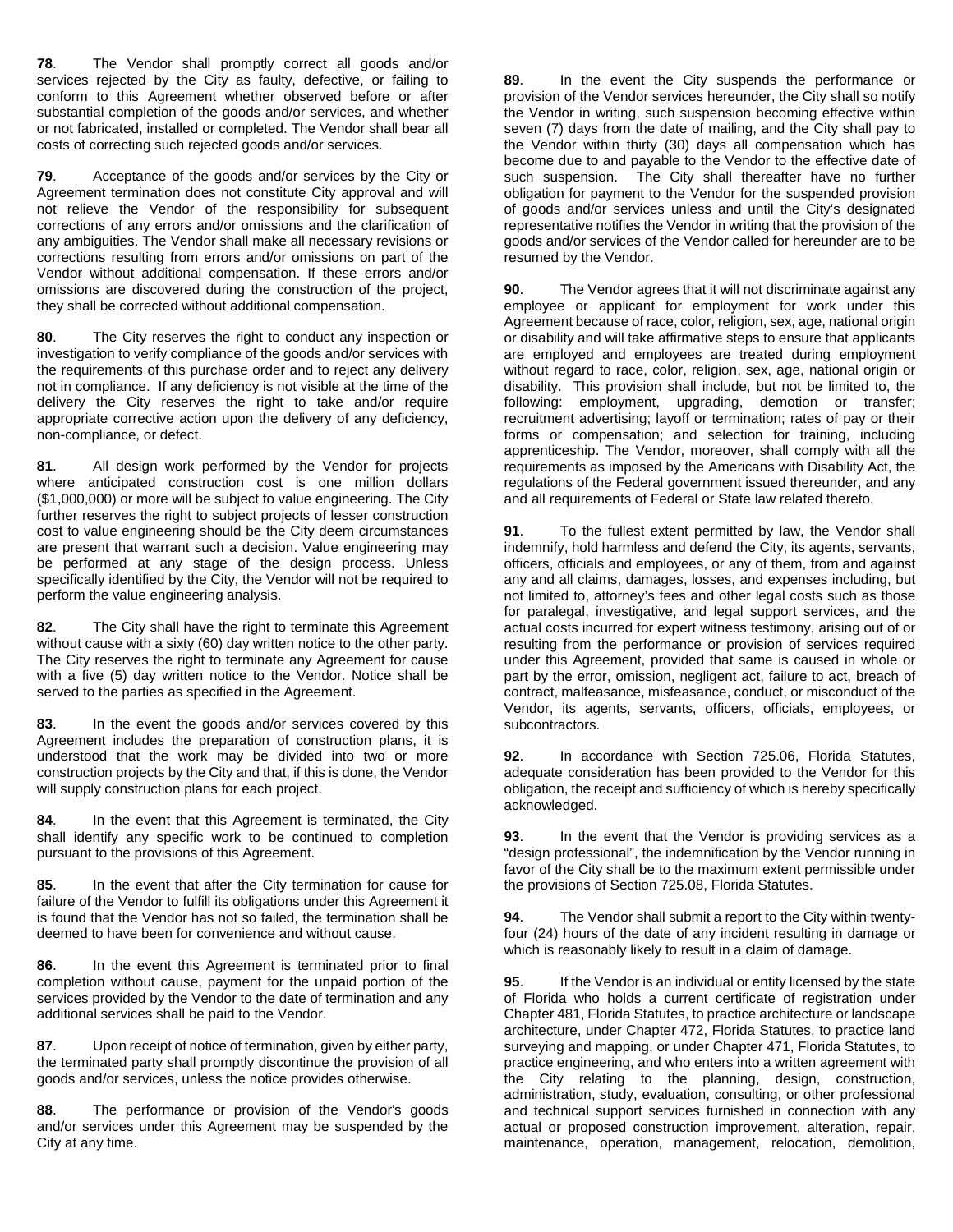evacuation, or other facility, land, air, water, or utility development or improvement, the Vendor will indemnify and hold harmless the City, and its officers and employees, from liabilities, damage, losses, and costs, including, but not limited to, reasonable attorneys' fees, to the extent caused by the negligence, recklessness, or intentionally wrongful conduct of the Vendor and other persons employed or utilized by the Vendor in the performance of the contract. The parties agree that 1% of the total compensation to the Vendor for performance of this Agreement is the specific consideration from the City to the Vendor for the Vendor's indemnity agreement.

**96**. Nothing in this Agreement or any action relating to this Agreement shall be construed as the City's waiver of sovereign immunity beyond the limits of Section 768.28, Florida Statutes, or deemed to affect the rights, privileges, and immunities of the City as set forth in Section 768.28, Florida Statutes.

**97**. In claims against any person or entity indemnified under this Section by an employee of the Vendor or its agents or subcontractors, anyone directly or indirectly employed by them or anyone for whose acts they may be liable, the indemnification obligation under this Section shall not be limited by a limitation on amount or type of damages, compensation or benefits payable by or for the Vendor or its agents or subcontractors, under Workers Compensation acts, disability benefits acts, or other employee benefit acts.

**98**. The execution of this Agreement by the Vendor shall obligate the Vendor to comply with the indemnification provision in this Agreement; provided, however, that the Vendor must also comply with the provisions of this Agreement relating to insurance coverages.

**99**. All insurance other than Workers Compensation and Professional Liability that must be maintained by the Vendor shall specifically include the City as an additional insured.

**100**. The Vendor shall provide Certificates of Insurance to the City evidencing that all such insurance is in effect prior to the issuance of the first Purchase/Work Order under this Agreement from the City. These Certificates of Insurance shall become part of this Agreement. Neither approval by the City nor failure to disapprove the insurance furnished by a Vendor shall relieve the Vendor of the Vendor's full responsibility for performance of any obligation including the Vendor's indemnification of the City under this Agreement. If, during the period which an insurance company is providing the insurance coverage required by this Agreement, an insurance company shall: (1) lose its Certificate of Authority, (2) no longer comply with Section 440.57, Florida Statutes, or (3) fail to maintain the requisite Best's Rating and Financial Size Category, the Vendor shall, as soon as the Vendor has knowledge of any such circumstance, immediately notify the City and immediately replace the insurance coverage provided by the insurance company with a different insurance company meeting the requirements of this Agreement. Until such time as the Vendor has replaced the unacceptable insurer with insurance acceptable to the City, the Vendor shall be deemed to be in default of this Agreement. All insurance policies shall be issued by responsible companies who are acceptable to the City and authorized to do business under the laws of the State of Florida.

**101**. The insurance coverage shall contain a provision that requires that prior to any changes in the coverage, except increases in aggregate coverage, thirty (30) days prior notice will be given to the City by submission of a new Certificate of Insurance.

**102**. The Vendor shall furnish Certificates of Insurance directly

to the City's Designated Representative. The certificates shall clearly indicate that the Vendor has obtained insurance of the type, amount and classification required by this Agreement.

**103**. The City shall not be obligated or liable under the terms of this Agreement to any party other than the Vendor. There are no third party beneficiaries to this Agreement.

**104**. The Vendor warrants that it has not employed or retained any company or person, other than a bona fide employee working solely for the Vendor, to solicit or secure this Agreement and that the Vendor has not paid or agreed to pay any person, company, corporation, individual or firm other than a bona fide employee working solely for the Vendor, any fee, commission, percentage, gift, or any other consideration, contingent upon or resulting from the award of making this Agreement.

**105**. The Vendor shall not discriminate on the grounds of race, color, religion, sex, or national origin in the performance of work under this Agreement or violate any laws pertaining to civil rights, equal protection or discrimination.

**106**. The Vendor hereby certifies that no undisclosed (in writing) conflict of interest exists with respect to the Agreement, including, but not limited to, any conflicts that may be due to representation of other clients, customers or vendees, other contractual relationships of the Vendor, or any interest in property that the Vendor may have. The Vendor further certifies that any conflict of interest that arises during the term of this Agreement shall be immediately disclosed in writing to the City. Violation of this Section shall be considered as justification for immediate termination of this Agreement.

**107**. If the City determines that any employee or representative of the Vendor is not satisfactorily performing his/her assigned duties or is demonstrating improper conduct pursuant to any assignment or work performed under this Agreement, the City shall so notify the Vendor, in writing. The Vendor shall immediately remove such employee or representative of the Vendor from such assignment.

**108**. If the Vendor or an affiliate is placed on the convicted Vendor list following a conviction for a public entity crime, such action may result in termination by the City. The Vendor shall provide a certification of compliance regarding the public crime requirements set forth in State law upon request by the City.

**109**. The City reserves the right to unilaterally terminate this Agreement if the Vendor refuses to allow public access to all documents, papers, letters, or other materials subject to provisions of Chapter 119, Florida Statutes, and other applicable law, and made or received by the Vendor in conjunction, in any way, with this Agreement.

**110**. The Vendor shall comply with the requirements of the Americans with Disabilities Act (ADA), and any and all related Federal or State laws which prohibit discrimination by public and private entities on the basis of disability.

Vendor shall ensure all documents and reports submitted to the City meet ADA compliance requirements prior to submission to the City.

**111**. The City will not intentionally award publicly-funded contracts to any Vendor who knowingly employs unauthorized alien workers, constituting a violation of the employment provisions contained in 8 U.S.C. Section 1324a(e) Section 274A(e) of the Immigration and Nationally Act (INA). The City shall consider the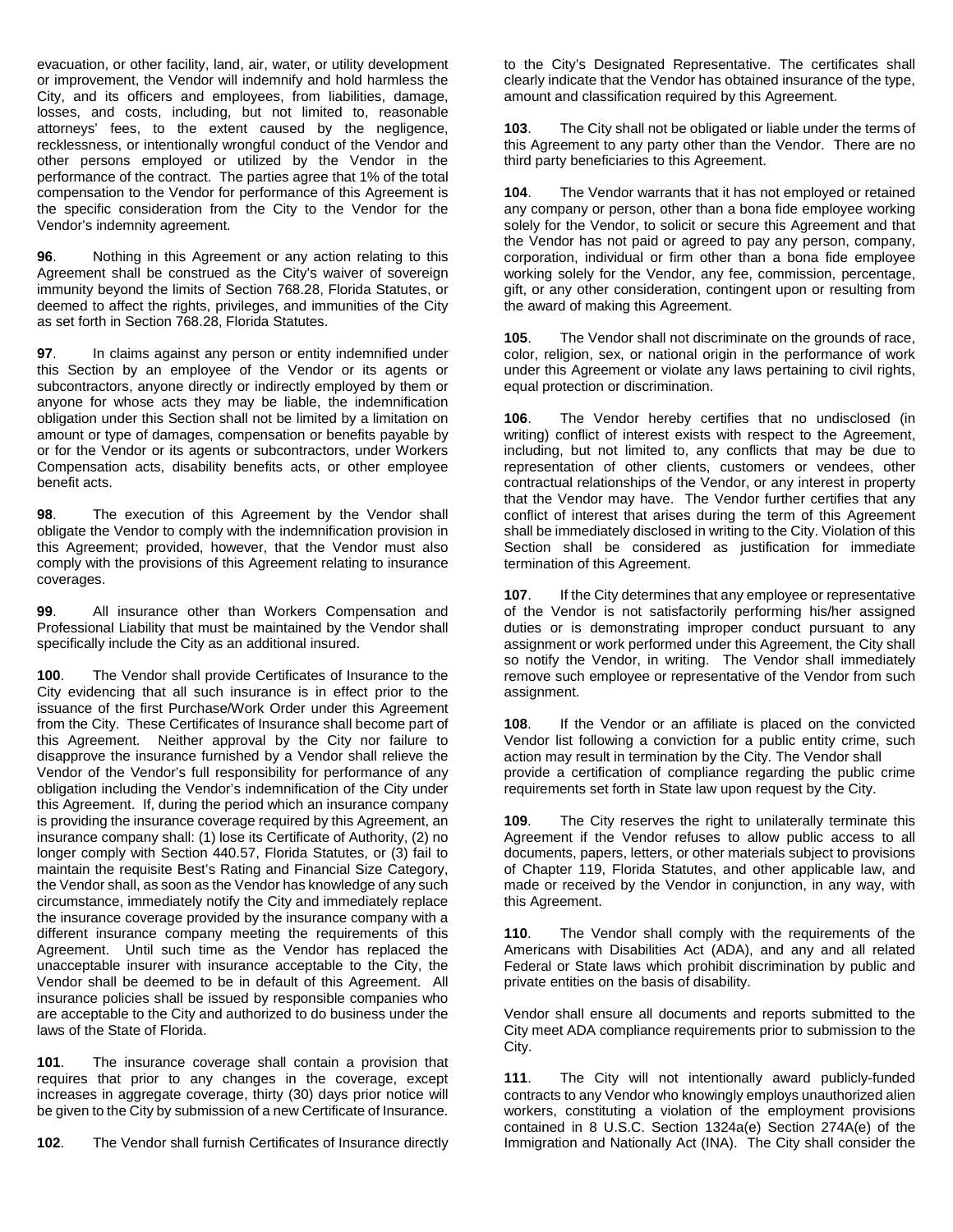employment by the Vendor of unauthorized aliens, a violation of Section 274A (e) of the INA. Such violation by the Vendor of the employment provisions contained in Section 274A (e) of the INA shall be grounds for immediate unilateral termination of this Agreement by the City.

**112**. The Vendor agrees to comply with Federal, State, and local environmental, health, and safety laws, rules, regulations and codes, and their successors or amendments, applicable to the goods and/or services provided to the City. The Vendor agrees that any program or initiative involving the work that could adversely affect any personnel involved, citizens, residents, users, neighbors or the surrounding environment will ensure compliance with any and all employment safety, environmental and health laws. The Vendor shall erect and properly maintain at all times all necessary vehicular and facility safeguards for the protection of both the workmen and general public. If necessary, the Vendor shall post signs warning against hazards in and around the work site. Violation of such laws, rules, regulations, and codes may be grounds for delaying or reducing the amount due, or in rescinding the contract, agreement, bid or quote.

**113**. The Vendor shall ensure that all goods and/or services are provided to the City after the Vendor has obtained, at its sole and exclusive expense, any and all permits, licenses, permissions, certificates, approvals or similar consents as may be required by Federal, State and local laws, ordinances, rules, and regulations, for the proper execution and completion of the work under this Agreement.

**114**. The Vendor shall pay all royalties and assume all costs arising from the use of any invention, design, process, materials, equipment, product or device in performance of the Work (goods and/or services), which is the subject of patent rights or copyrights. Vendor shall, at its own expense, hold harmless and defend the City against any claim, suit or proceeding brought against the City which is based upon a claim, whether rightful or otherwise, that the Work (goods and/or services), or any part thereof, furnished under this Agreement, constitutes an infringement of any patent or copyright of the United States. The Vendor shall pay all damages and costs awarded against the City.

**115**. All tracings, plans, specifications, maps, computer files and/or reports prepared or obtained under this Agreement, as well as all data collected, together with summaries and charts derived therefrom, will be considered works made for hire and will become the property of the City upon completion or termination without restriction or limitation on their use and will be made available, upon request, to the City at any time during the performance of such services and/or upon completion or termination of this Agreement. Upon delivery to the City of said document(s), the City will become the custodian thereof in accordance with Chapter 119, Florida Statutes. The Vendor will not publish or copyright any material and products or patent any invention developed under this Agreement, it being understood that such material, products or inventions are or were developed with the purpose of becoming property of the City. The City will have the right to visit the site for inspection of the work, goods and/or services, and the products of the Vendor at any time.

**116**. Vendor covenants and agrees that it and its employees will be bound by the standards of conduct provided in applicable Florida Statutes and applicable rules of the Department of Business and Professional Regulation as they relate to work performed under this Agreement. Vendor further covenants and agrees that when a former state employee is employed by the Vendor, the Vendor will require that strict adherence by the former state employee to Sections 112.319(9) and 112.3185, Florida Statutes, is condition of

employment of said former state employee. These statutes will by reference be made a part of this Agreement as though set forth in full. Vendor agrees to incorporate the provisions of this paragraph in any subcontract into which it might enter with reference to goods and/or services provided or performed pursuant to this Agreement.

**117**. The Vendor shall maintain and allow access to the records required under this Section for a minimum period of five (5) years after the completion of the provision or performance goods and/or services under this Agreement and date of final payment for said goods and/or services, or date of termination of this Agreement. Records of the costs incurred will include, but are not limited to, the Vendor's general accounting records and the project records, together with supporting documents and records, of the Vendor and all sub consultants performing work on the project, and all other records of the Vendor and sub consultants considered necessary by the City for a proper audit of project costs.

**118**. The City may perform, or cause to have performed, an audit of the records of the Vendor or any subcontractor, to the extent that such books and records relate to the performance of the Agreement or any sub-contract to the Agreement, before or after final payment to support final payment under any Purchase/Work Order issued hereunder. Such books and records shall be maintained by the Vendor for a period of five (5) years from the date of final payment under the Agreement and by the subcontractor for a period of five (5) years from the date of final payment under the sub-contract unless a shorter period is otherwise authorized in writing. This audit shall be performed at a time mutually agreeable to the Vendor and the City subsequent to the close of the final fiscal period in which goods and/or services are provided or performed. Total compensation to the Vendor may be determined subsequent to an audit as provided for in this Section, and the total compensation so determined shall be used to calculate final payment to the Vendor. Conduct of this audit shall not delay final payment as required by this Section.

**119**. In addition to the above, if Federal, State, County, or other entity funds are used for any goods and/or services under this Agreement, the Comptroller General of the United States or the Chief Financial Officer of the State of Florida, or the County of Seminole, or any representatives, shall have access to any books, documents, papers, and records of the Vendor which are directly pertinent to goods and/or services provided or performed under this Agreement for purposes of making audit, examination, excerpts, and transcriptions.

**120**. The Vendor may associate with its subcontractors, for the purpose of its services hereunder, without additional cost to the City. Any Vendor proposed subcontractors shall be submitted to the City for written approval prior to the Vendor entering into a subcontract. Subcontractor information shall include, but not be limited to, State registrations, business address, occupational license tax proof of payment, and insurance certifications. All Vendors and subcontractors must be authorized to do business within the State of Florida.

**121**. The Vendor shall coordinate the provision of goods and/or services and work product of any City approved subcontractors, and remain fully responsible for such goods and/or services and work under the terms of this Agreement.

**122**. Any subcontract shall be in writing and shall incorporate this Agreement and require the subcontractor to assume performance of the Vendor's duties commensurately with the Vendor's duties to the City under this Agreement, it being understood that nothing herein shall in any way relieve the Vendor from any of its duties under this Agreement. The Vendor shall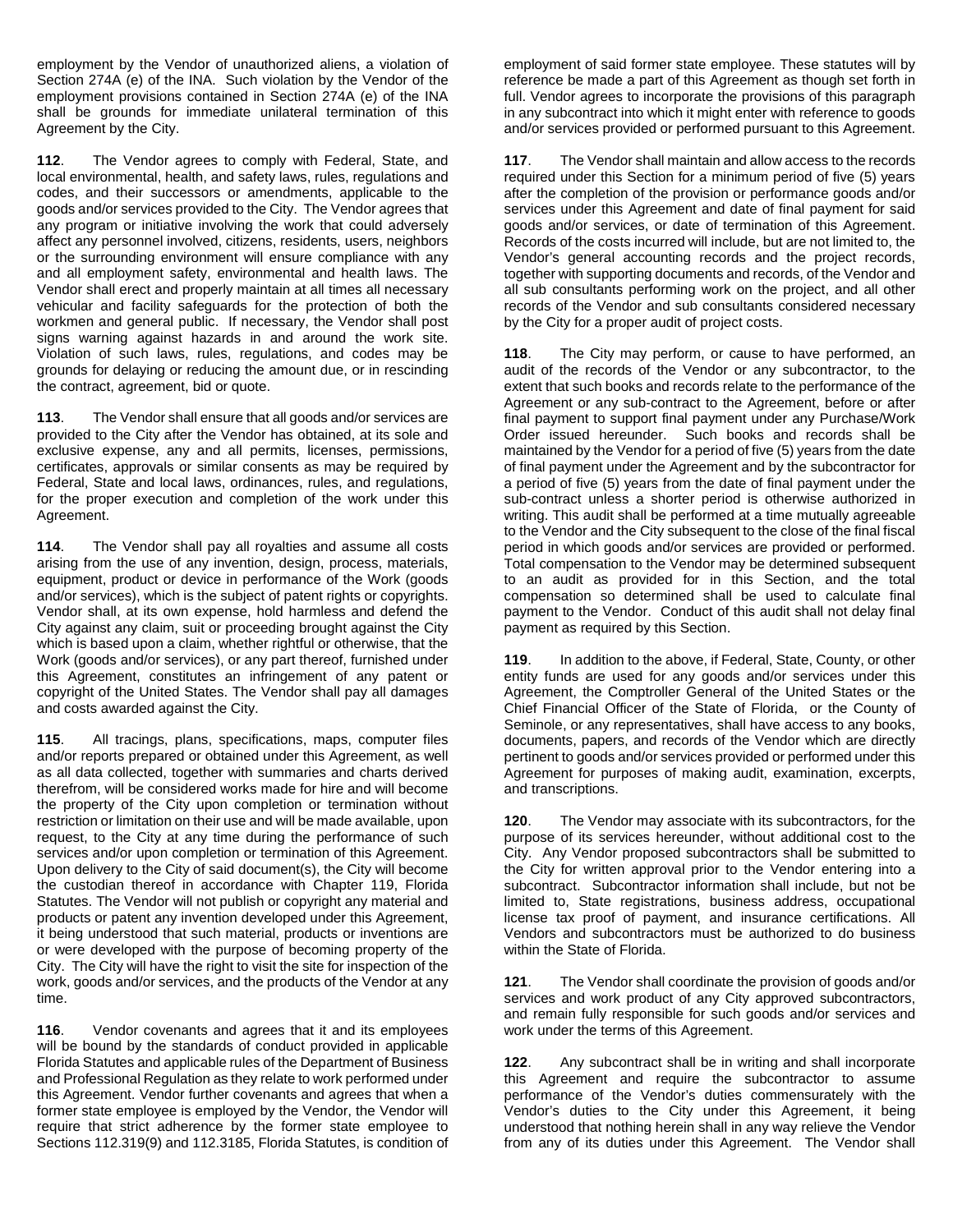provide the City with executed copies of all subcontracts.

**123**. In any legal action related to this Agreement, instituted by either party, Vendor hereby waives any and all privileges and rights it may have under Chapter 47 and Section 337.19, Florida Statutes, relating to venue, as it now exists or may hereafter be amended, and any and all such privileges and rights it may have under any other statute, rule or case law, including, but not limited to those grounded on convenience. Any such legal action may be brought in the appropriate Court in any county chosen by the City and in the event that any such legal action is filed by Vendor, Vendor hereby consents to the transfer of venue to the county chosen by the City upon the City filing a motion requesting the same.

**124**. This Agreement is the result of bona fide arm's length negotiations between the City and the Vendor and all parties have contributed substantially and materially to the preparation of the Contract. Accordingly, this Agreement shall not be construed or interpreted more strictly against any one party than against any other party.

**125**. Neither party shall be considered in default in performance of its obligations hereunder to the extent that performance of such obligations, or any of them, is delayed or prevented by Force Majeure. Force Majeure shall include, but not be limited to, hostility, terrorism, revolution, civil commotion, strike, epidemic, fire, flood, wind, earthquake, explosion, any law, proclamation, regulation, or ordinance or other act of government, or any act of God or any cause whether of the same or different nature, existing or future; provided that the cause whether or not enumerated in this Section is beyond the control and without the fault or negligence of the party seeking relief under this Section. Any such causes of delay, even though existing on the date of the Agreement or on the date of the start of Work, shall extend the time of the Vendor's or City's performance respectively, by length of the delays occasioned thereby, including delays reasonably incident to the resumption of normal work schedules.

**126**. In the event there are delays caused by the City in approval of any of the materials submitted by the Vendor or if there are delays occasioned by circumstances beyond the control and without fault or negligence of the Vendor which delay the scheduled project completion date, the City may grant an extension of time equal to the aforementioned project schedule delay, as a minimum and not to exceed the Agreement term, by issuance of a Time Extension Letter. This letter will be for time only and does not include any additional compensation. It will be the responsibility of the Vendor to ensure at all times that sufficient time remains in the Project Schedule within which to complete the services on the project. In the event there have been delays which would affect the project completion date, the Vendor will submit a written request to the City which identifies the reason(s) for the delay, the amount of time related to each reason and specific indication as to whether or not the delays were concurrent with one another. The City will review the request and make a determination ad to granting all or part of the requested extension. In the event time for performance of the scheduled project services expired and the Vendor has not requested, or if the City has denied same, and extension of the Project Schedule completion date, partial progress payments will be stopped on the date time expires. No payment shall be made for work performed after the Project Schedule completion date until a time extension is granted or all work has been completed and accepted by the City if the Agreement term has not expired.

**127**. This Agreement, together with the exhibit(s), if any, constitutes the entire integrated Agreement between the City and the Vendor and supersedes all prior written or oral understandings in connection therewith. This Agreement, and all the terms and

provisions contained herein, including without limitation the exhibits hereto, constitute the full and complete agreement between the parties hereto to the date hereof, and supersedes and controls over any and all prior agreements, understandings, representations, correspondence and statements whether written or oral.

**128**. Written notice requirements of this Agreement shall be strictly construed and such requirements are a condition precedent to pursuing any rights or remedies hereunder. The Vendor agrees not to claim any waiver by City of such notice requirements based upon City having actual knowledge, implied, verbal or constructive notice, lack of prejudice or any other grounds as a substitute for the failure of the Vendor to comply with the express written notice requirements herein. Computer notification (e-mails and message boards) shall not constitute proper written notice under the terms of the Agreement.

**129**. The failure of the City to insist in any instance upon the strict performance of any provision of this Agreement or to exercise any right or privilege granted to the City hereunder shall not constitute or be construed as a waiver of any such provision or right and the same shall continue in force.

**130**. No consent or waiver, expressed or implied, by a party, to or of any breach or default of any other party with regard to the performance by said other party of its obligations under this Agreement shall be deemed or construed to constitute consent or waiver to or of any other breach or default in the performance of that party of the same or of any other obligation of performance incumbent upon that party. Failure on the part of a party to notify another party of any act or failure to act on the part of the other party in default shall not constitute a waiver by that party of its rights and any remedies that exist under this Amendment, at law or in equity.

**131**. The Section headings and captions of this Agreement are for convenience and reference only and in no way define, limit, describe the scope or intent of this Agreement or any part thereof, or in any way affect this Agreement or construe any provision of this Agreement.

**132**. If any term, provision or condition contained in this Agreement shall, to any extent, be held invalid or unenforceable, the remainder of this Agreement, or the application of such term, provision or condition to persons or circumstances other than those in respect of which it is invalid or unenforceable, shall not be affected thereby, and each term, provision and condition of this Agreement shall be valid and enforceable to the fullest extent permitted by law when consistent with equity and the public interest.

**133**. In the event of a dispute related to any performance or payment obligation arising under this Agreement, the parties agree to exhaust any alternative dispute resolution procedures reasonably imposed by the City prior to filing suit or otherwise pursuing legal remedies.

**134**. Fiscal Year Funding Appropriation:

a. Specified Period: Unless otherwise provided by law, a contract for supplies or services may be entered into for any period of time deemed to be in the best interest of the City, provided the term of the contract and conditions of renewal or extension, if any, are included in the solicitation and funds are available for the first fiscal period at the time of contract. Payment and performance obligations for succeeding fiscal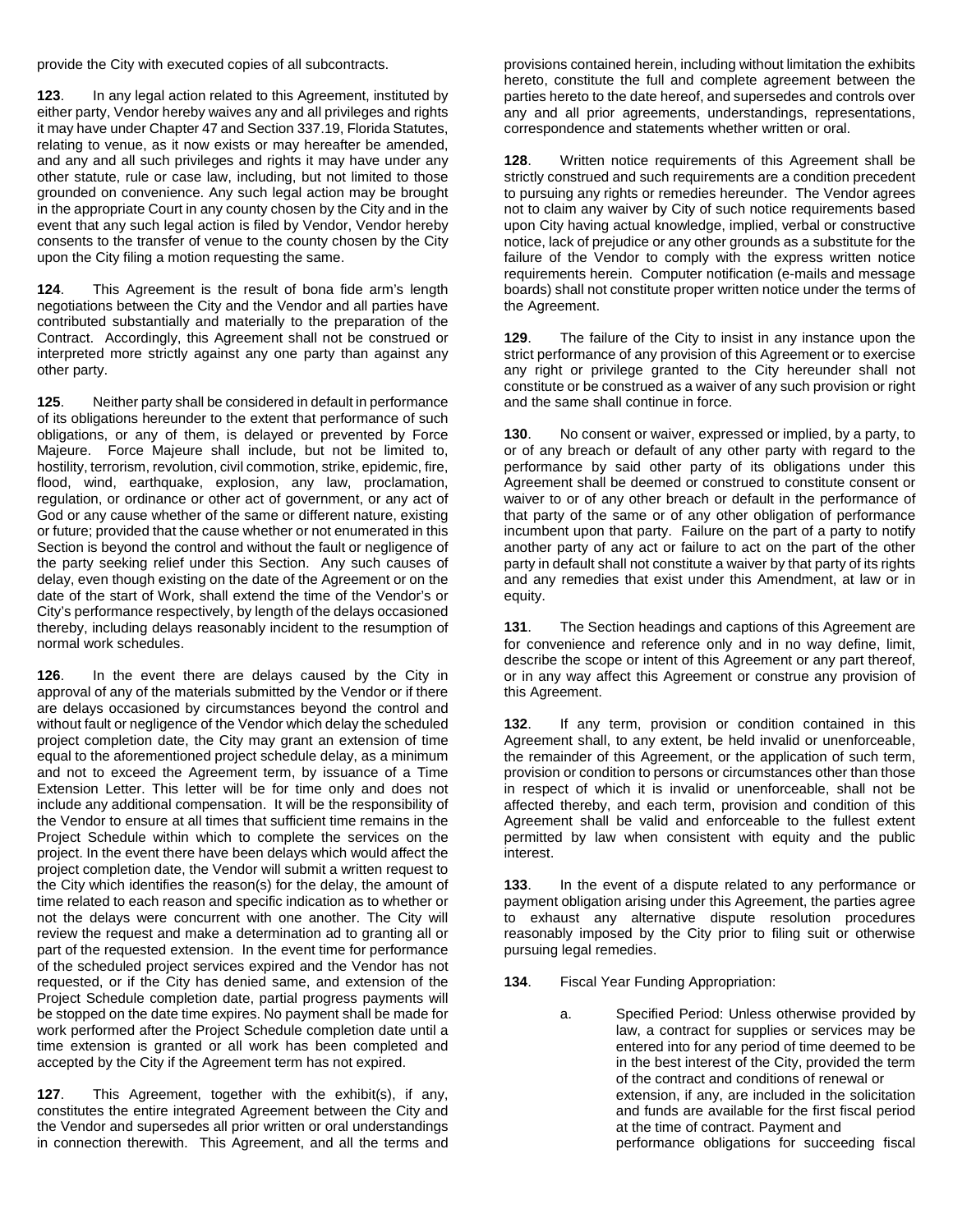periods shall be subject to appropriation by City Council of funds therefor.

b. Cancellation Due to Unavailability of Funds in Succeeding Fiscal Periods: When funds are not appropriated or otherwise made available to support continuation of performance in a subsequent fiscal period, the contract shall be cancelled and the Vendor shall be entitled to reimbursement for the reasonable value of any nonrecurring cost incurred but not advertised in the price of the supplies or services delivered under the contract or otherwise recoverable.

**135**. City is obligated only to the extent that funds are included in the City's fiscal year and/or capital budget. Should the City not include funds for this expense the Agreement is null and void.

**136**. The City and Vendor agree that there may be additional services required to be performed by the Vendor during the performance of obligations relating to this Agreement that cannot be defined sufficiently at the time of execution of this Agreement. The City, without invalidating this Agreement, may order changes in the goods and/or services within the general scope of this Agreement consisting of additions, deletions, or other revisions, the Agreement price and time being adjusted accordingly. All such changes in the work shall be authorized by a written addendum to this Agreement, and shall be executed under the applicable conditions of the Agreement. Such supplemental instructions or provisions shall not be construed as a modification of this Agreement. If the Vendor plans to make a claim for an increase in the Agreement price or an extension in the Agreement Schedule/Term, he shall first give the City written notice within ten (10) calendar days after the occurrence of the event giving rise to such a claim. This written notice shall be given by the Vendor to the City, and a written approval secured from the City, before proceeding to execute the goods and/or services, except in an emergency endangering life or property, in which case the Vendor shall immediately precede. No claim for extra work will be considered valid by the City unless first submitted in writing.

**137**. Before making any additions or deletions to the work described in the Agreement, and before undertaking any changes or revisions to such work, the parties will negotiate any necessary cost changes and will enter into a Supplemental Agreement covering such work and compensation. Reference herein to the Agreement will be considered to include any Supplemental Agreement.

**138**. The title and risk of loss to the goods and/or services shall pass from the Vendor to the City upon the City's final acceptance of the goods and/or services.

**139**. The Vendor shall at all times, keep the work area free from accumulation of waste materials or rubbish caused by his operations, and promptly remove any such materials to an approved disposal location.

**140**. The Vendor is responsible for all damage or loss by fire, theft or otherwise, to materials, tools, equipment, and consumables, left on City property by the Vendor.

**141**. All materials, tools, equipment, and consumables or property furnished to the Vendor by the City shall remain the property of the City, be subject to removal upon the City's demand, be used only on behalf of the City, be maintained in good order, and be clearly identified as property of the City. The Vendor assumes any and all liability of whatsoever type or nature for loss or damage to such property.

**142**. The City will not make advance payments or initial deposits prior to any work being performed under a City Contract. All work is to be paid through invoices under the Florida Prompt Payment Act. No payments will be made for work not performed.

**143. PREVAILING DOCUMENTS:** Notwithstanding any provision, term or condition on any document of a vendor/contractor/consultant; the terms and conditions set forth on the City's Web site and other City procurement documents shall prevail in every respect and any assertion by a vendor/contractor/consultant that any, or any one, of its provisions, terms or conditions prevail over those of the City shall be a breach of contract by the vendor/contractor/consultant which shall subject the vendor/contractor/consultant to damages and termination of the contract with the City.